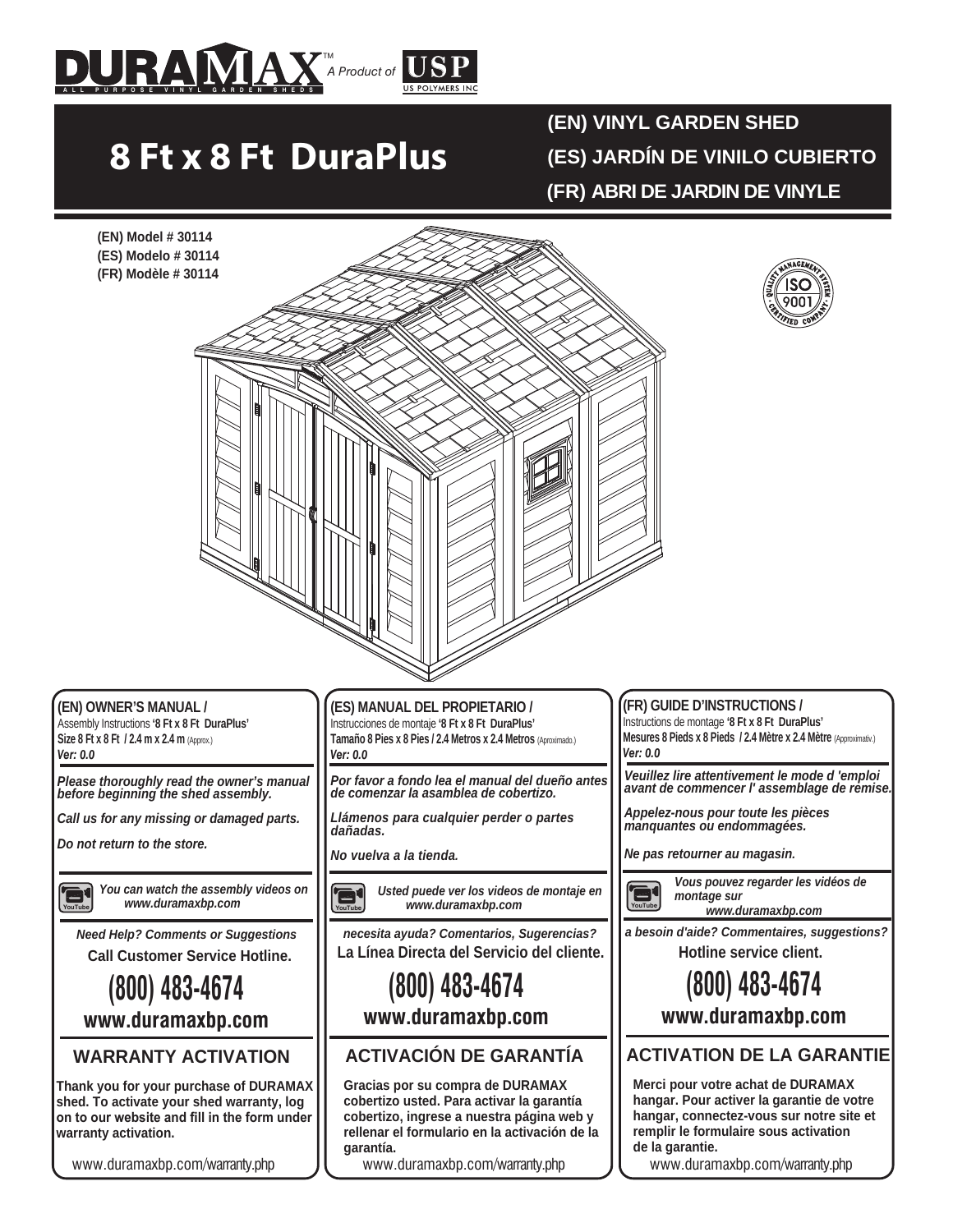## **(EN) Your Total Solution To Maintenance Free Storage Sheds.**

- All Weather Durable PVC
- Won't Dent, Rust, Rot or Mildew
- Tall Walk In Shed
- Never Needs Painting
- 61 Inch Wide Double Doors
- Easy Assembly
- High Wind Tested
- Snow load tested 20lbs/sq.foot
- Pad Lock Ready (Lock not included)
- Foundation frame kit included, Wood or Cement floor needed
- Shatter Proof Window included

### **(ES) Su solución total para mantenimiento de cobertizos de almacenamiento gratuito.**

- PVC durable todo clima
- No se abolla, oxida, no tiene corrosión o moho
- La Caminata alta en la Barraca
- No necesita pintura
- puertas dobles anchas de 61 pulgadas
- la Asamblea Fácil
- Probado contra el fuerteviento
- Carga de nieve probado 20LBS/sq.Foot.
- Cierre con candado (Cierre no incluido)
- Kit de Fundación marco incluido, madera o cemento necesario
- Ventana irrompible incluida

#### **(FR) Votre solution pour un abri de jardin sans entretien.**

- Solidité Assurée en Toute Saison
- Ne se cabosse pas, ne rouille pas, ne moisit pas et ne se pique pas
- Déplacement en position debout dans l'abri
- Pas besoin de peinture
- Larges doubles portes de 61''
- Montage facile
- Testé contre les vents violents (structure fixée au sol suivant les recommandations).
- Charge de neige testé 20lbs/sq.Foot.
- Possibilité d'ajoutyer un cadenas (Verrou non inclus)
- Kit cadre de fondation inclus, Obligation de poser cet abri sur des fondations en béton ou en bois.
- Fenêtre incassable incluse

| (EN) Building Dimensions:            |                |               |        |                       |                           |       |                           |              |       |              |       |
|--------------------------------------|----------------|---------------|--------|-----------------------|---------------------------|-------|---------------------------|--------------|-------|--------------|-------|
| Approximate                          | <b>Storage</b> |               |        |                       | <b>Exterior Dimension</b> |       | <b>Interior Dimension</b> |              |       |              |       |
| Size                                 | Area           | <b>Volume</b> |        | <b>Base Dimension</b> |                           |       | Roof Edge to Edge         | Wall to Wall |       | Door Opening |       |
| 8 Ft x 8 Ft                          | 59 1/8 Sq. Ft  | 359 5/8 Cu.Ft |        | inch                  | cm                        | inch  | cm                        | inch         | cm    | inch         | cm    |
|                                      |                |               | Width  | 94 3/8                | 239.7                     | 97    | 246.4                     | 921/4        | 234.3 | 60 5/8       | 154   |
| $2.4 \text{ m} \times 2.4 \text{ m}$ | 5.5 Sa.m       | 10.2 Cu.m     | Depth  | 94 3/8                | 239.7                     | 971/4 | 247.3                     | 92 1/4       | 234.3 |              |       |
|                                      |                |               | Height |                       |                           | 921/4 | 234.4                     | 73           | 185.5 | 71 1/2       | 181.5 |

| (ES) Dimensiones del edificio: |                    |              |                                                       |                    |       |                |       |               |       |         |       |
|--------------------------------|--------------------|--------------|-------------------------------------------------------|--------------------|-------|----------------|-------|---------------|-------|---------|-------|
| El Tamaño                      | Area de almacenaie |              |                                                       | Dimensión interior |       | Abertura de la |       |               |       |         |       |
| aproximado                     | Area               | Volume       | Borde de la azotea al borde l<br>Dimensión de la base |                    |       |                |       | pared a pared |       | puerta  |       |
| 8 Pies x 8 Pies                | 59 1/8 Pies        | 359 5/8 Pies |                                                       | Pulgada            | cm    | Pulgada        | cm    | Pulgada       | cm    | Pulgada | cm    |
|                                | cuadrados          | Cúbicos      | Anchura                                               | 94 3/8             | 239.7 | 97             | 246.4 | 921/4         | 234.3 | 60 5/8  | 154   |
| 2.4 Metros x                   | 5.5 Metros         |              | 10.2 Metros   Profundidad                             | 94 3/8             | 239.7 | 971/4          | 247.3 | 92 1/4        | 234.3 |         |       |
| 2.4 Metros                     | cuadrados          | Cúbicos      | Altura                                                |                    |       | 921/4          | 234.4 | 73            | 185.5 | 71 1/2  | 181.5 |

|                         | (FR) Dimensions du bâtiment: |                 |                                 |                    |                   |                      |                                   |       |                      |        |                  |       |
|-------------------------|------------------------------|-----------------|---------------------------------|--------------------|-------------------|----------------------|-----------------------------------|-------|----------------------|--------|------------------|-------|
| Taille<br>approximative |                              | <b>Stockage</b> |                                 |                    |                   | Dimension extérieure |                                   |       | Dimension intérieure |        | <b>Ouverture</b> |       |
|                         |                              | Secteur         | <b>Volume</b>                   |                    | Dimension de base |                      | Mur à mur<br>Toit de bord au bord |       |                      |        | de porte         |       |
| 8 Pieds x 8 Pieds       | 59 1/8 Carré                 | 359 5/8 Pieds   |                                 | pouce              | cm                | pouce                | cm                                | pouce | cm                   | pouce  | cm               |       |
|                         | pieds                        | cube            | Largeur                         | 94 3/8             | 239.7             | 97                   | 246.4                             | 921/4 | 234.3                | 60 5/8 | 154              |       |
|                         | 2.4 Mètre x                  | 5.5             | I10.2 Mètre cubel <del>'.</del> | <b>IProfondeur</b> | 94 3/8            | 239.7                | 971/4                             | 247.3 | 921/4                | 234.3  |                  |       |
|                         | 2.4 Mètre                    | Mètre carré     |                                 | <b>Hauteur</b>     |                   |                      | 921/4                             | 234.4 | 73                   | 185.5  | 71 1/2           | 181.5 |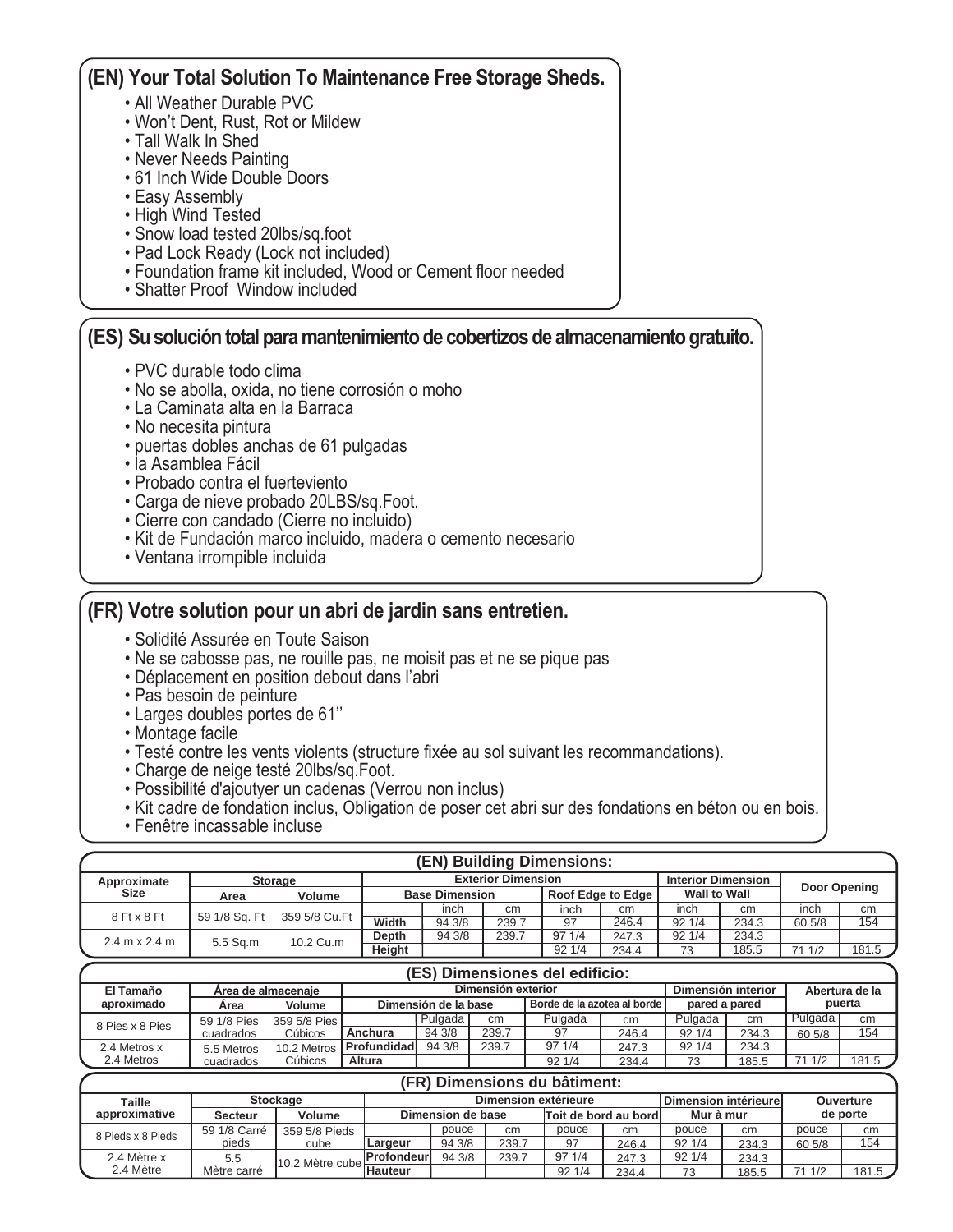### **(EN) Parts List (ES) La Lista de partes (FR) Liste des pièces**



# *(EN) Check all parts prior to installation.*

*(ES) Revise todas las partes antes de la instalación (FR) Vérifier toutes les pièces avant d'installer.*

| (EN)CODE<br>(EN) PROFILES       |                                              | (EN)QTY        | (EN) PROFILES      | (EN)CODE          | (EN)QTY                 | <b>(EN) ACCESSORIES</b>        |                      |                    |
|---------------------------------|----------------------------------------------|----------------|--------------------|-------------------|-------------------------|--------------------------------|----------------------|--------------------|
| (ES) PERFILES                   | (ES)CODE                                     | (ES)QTY        | (ES) PERFILES      | (ES)CODE          | (ES)QTY                 | <b>(ES) ACCESORIOS</b>         |                      |                    |
| (FR) PROFILES                   | (FR)CODE                                     | (FR)QTÉ        | (FR) PROFILES      | (FR)CODE          | (FR)QTÉ                 | (FR) ACCESSOIRES               |                      |                    |
|                                 | VBB01                                        | 1.             |                    | VRA08             | $\overline{c}$          | (EN) PROFILES<br>(ES) PERFILES | (EN)CODE<br>(ES)CODE | (EN)QTY<br>(ES)QTY |
|                                 | <b>VBA02</b>                                 | 3              |                    | VRA09             | $\overline{c}$          | (FR) PROFILES                  | (FR)CODE             | (FR)QTÉ            |
|                                 | VBA03                                        | 3              |                    | VRA10             | $\overline{2}$          | $\overline{\mathbb{Q}}$        | <b>FDCL</b>          | 1                  |
|                                 | VBB04                                        | $\mathbf{1}$   |                    | VRA11             | $\overline{2}$          | $\bigoplus$                    | <b>FDCR</b>          | $\mathbf{1}$       |
|                                 | VCB01                                        | $\overline{2}$ |                    | VRB11             | $\overline{2}$          | ý                              | <b>FCC</b>           | $\overline{4}$     |
| ⋒<br>ℙ                          | VCB03                                        | 3              | Ø<br>$\circ$       | VRB12             | $\overline{c}$          | $\hat{\Phi}$                   | <b>FMC</b>           | 6                  |
|                                 | VCB04                                        | 3              |                    | VRB13             | $\overline{\mathbf{4}}$ | 興                              | <b>CCF</b>           | $\overline{4}$     |
|                                 | VRB15                                        | 6              | $\approx$          | VRB14             | $\overline{c}$          | $\sqrt[3]{200}$                | <b>CMF</b>           | 3                  |
|                                 | VRB01                                        | $\overline{2}$ |                    | CLA1              | 1                       |                                | <b>RJ</b>            | $\overline{4}$     |
| ⋐                               | VRB03                                        | 1              | Я<br>U             | CLB <sub>2</sub>  | 4                       |                                | LH <sup>+</sup>      | 3                  |
|                                 | VRB07                                        | $\mathbf{1}$   | ╔<br>깊<br>ட        | CLB <sub>3</sub>  | 6                       |                                | RH <sup>+</sup>      | 3                  |
|                                 | VRB08                                        | 1              | ም                  | CLA4              | 1                       | <b>ROCKERT ROOM</b>            | L                    | 1                  |
|                                 | VRA06                                        | $\sqrt{2}$     | TITTITTITTI        | WPA1 <sup>+</sup> | 8                       |                                | R                    | $\mathbf{1}$       |
|                                 | VRA07                                        | $\overline{2}$ | <b>TANTING</b>     | WPA2 <sup>↑</sup> | $\mathbf{1}$            |                                | EC <sub>2</sub>      | $\overline{2}$     |
|                                 | VRB02                                        | $\overline{c}$ | <b>TITTITITITI</b> | WPB11             | $\overline{c}$          | $0 \mathrel{\Vdash}$           | <b>PPG</b>           | 54                 |
|                                 | VRB05                                        | $\overline{2}$ |                    | RPB1              | $\mathbf{1}$            |                                | <b>PPGL</b>          | $\overline{2}$     |
| $\epsilon$                      | VRB06                                        | $\overline{2}$ |                    | RPB <sub>2</sub>  | $\mathbf{1}$            | () <del>___</del>              | <b>PIN</b>           | 54                 |
|                                 | VRB09                                        | $\overline{2}$ |                    | RPB3              | $\mathbf{1}$            |                                | <b>PINL</b>          | $\overline{2}$     |
|                                 | VRB10                                        | $\overline{c}$ |                    | RPB4              | $\mathbf{1}$            | <b>RADIO</b>                   | <b>FP</b>            | 20                 |
|                                 | VJA01                                        | 3              |                    | RPB <sub>5</sub>  | $\mathbf{1}$            |                                | S <sub>1</sub>       | 221                |
|                                 | VRA12                                        | $\overline{c}$ |                    | RPB <sub>6</sub>  | 1                       |                                | S <sub>2</sub>       | 11                 |
|                                 | VRA13                                        | 1              |                    | FPB1              | 1                       |                                | S7                   | 52                 |
|                                 | VRB04                                        | $\mathbf{1}$   |                    | FPB <sub>2</sub>  | $\mathbf{1}$            |                                | SBC1                 | 28                 |
|                                 |                                              |                |                    | FPB <sub>3</sub>  | $\mathbf{1}$            | $\circledS$                    | PW                   | 28                 |
| (EN) FOUNDATION<br>(ES) LA BASE |                                              |                | FPB4               | $\mathbf{1}$      |                         |                                |                      |                    |
| (FR) FONDATION                  |                                              |                |                    | DL                | $\mathbf{1}$            |                                |                      |                    |
| (EN) PROFILES                   | (EN)CODE (EN)QTY<br>$E$ COCODE $E$ $E$ COCTV |                |                    | DR                | $\mathbf{1}$            |                                |                      |                    |

| (EN) PROFILES<br>(ES) PERFILES<br>(FR) PROFILES | (EN)CODE<br>(ES)CODE<br>(FR)CODE | (EN)Q I Y<br>(ES)QTY<br>(FR)QTÉ |  |  |
|-------------------------------------------------|----------------------------------|---------------------------------|--|--|
|                                                 | VFB01                            | $\mathfrak{p}$                  |  |  |
|                                                 | VFB02                            | 2                               |  |  |
|                                                 | VFA03                            | 2                               |  |  |
|                                                 | VFA04                            | 2                               |  |  |
|                                                 | VFA05                            | 6                               |  |  |
|                                                 | VFB06                            | 4                               |  |  |
| <b>AND DOWNER</b>                               | S <sub>1</sub>                   | 32                              |  |  |
|                                                 | S <sub>2</sub>                   | 20                              |  |  |
|                                                 | F1                               | 20                              |  |  |